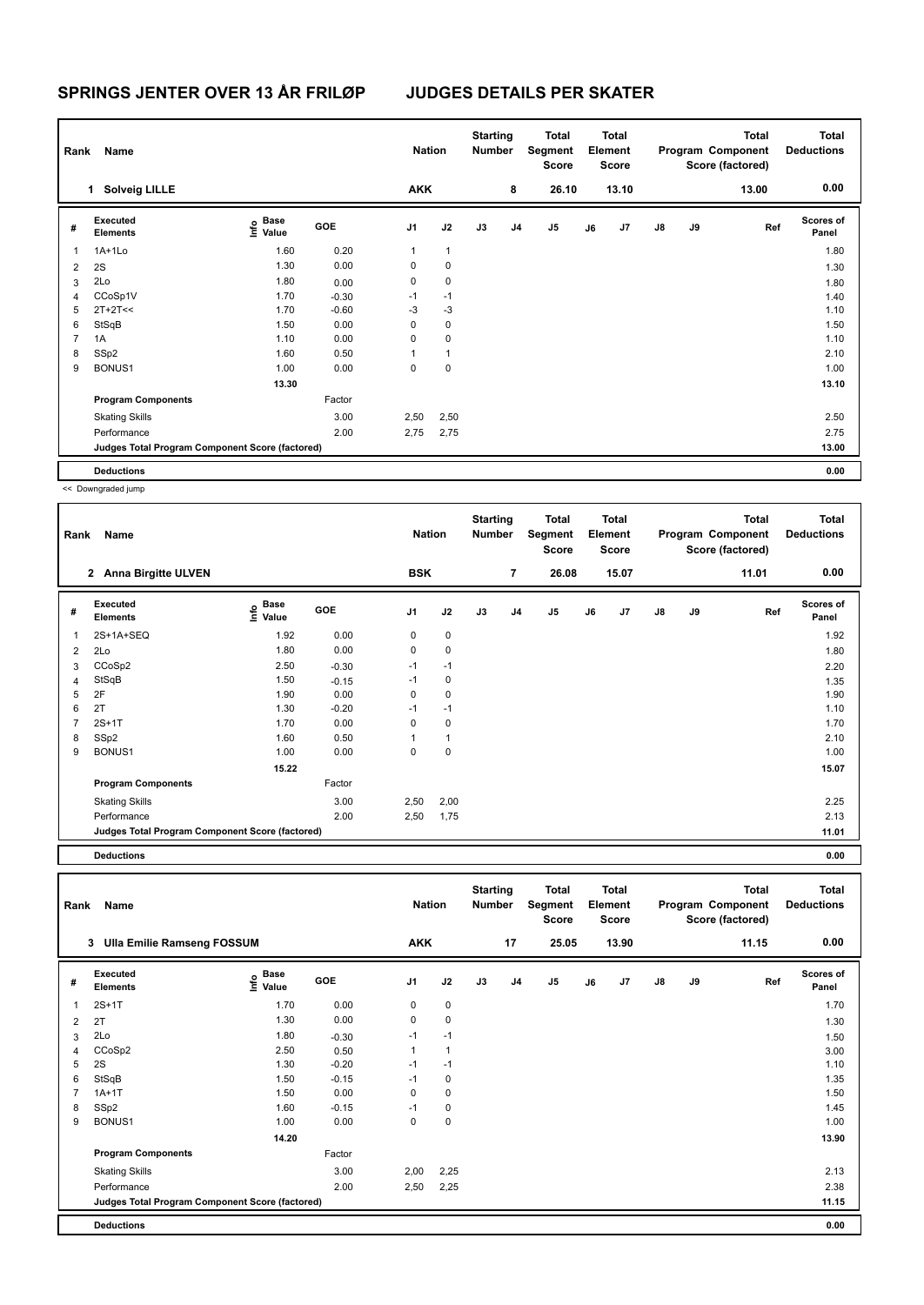| Rank           | Name                                            |                                   |                 | <b>Nation</b>        |                        | <b>Starting</b><br>Number        |             | Total<br>Segment<br>Score        |    | <b>Total</b><br>Element<br>Score        |    |    | <b>Total</b><br>Program Component<br>Score (factored) | <b>Total</b><br><b>Deductions</b> |
|----------------|-------------------------------------------------|-----------------------------------|-----------------|----------------------|------------------------|----------------------------------|-------------|----------------------------------|----|-----------------------------------------|----|----|-------------------------------------------------------|-----------------------------------|
|                | 4 Kaja ANDERSEN                                 |                                   |                 | <b>FKK</b>           |                        |                                  | 15          | 23.50                            |    | 11.25                                   |    |    | 12.25                                                 | 0.00                              |
| #              | Executed<br><b>Elements</b>                     | e Base<br>⊆ Value                 | GOE             | J1                   | J2                     | J3                               | J4          | J5                               | J6 | J7                                      | J8 | J9 | Ref                                                   | <b>Scores of</b><br>Panel         |
| 1              | $2S+1T$                                         | 1.70                              | 0.00            | $\mathbf 0$          | 0                      |                                  |             |                                  |    |                                         |    |    |                                                       | 1.70                              |
| 2              | 1F                                              | 0.50                              | 0.10            | 1                    | $\pmb{0}$              |                                  |             |                                  |    |                                         |    |    |                                                       | 0.60                              |
| 3              | 1A                                              | 1.10                              | 0.00            | 0                    | $\pmb{0}$              |                                  |             |                                  |    |                                         |    |    |                                                       | 1.10                              |
| $\overline{4}$ | CCoSp1                                          | 2.00                              | $-0.60$         | -2                   | $-2$                   |                                  |             |                                  |    |                                         |    |    |                                                       | 1.40                              |
| 5              | $1A+1Lo$                                        | 1.60                              | 0.10            | 1                    | $\pmb{0}$              |                                  |             |                                  |    |                                         |    |    |                                                       | 1.70                              |
| 6              | SSp2                                            | 1.60                              | 0.50            | $\mathbf{1}$         | $\mathbf{1}$           |                                  |             |                                  |    |                                         |    |    |                                                       | 2.10                              |
| $\overline{7}$ | StSqB                                           | 1.50                              | $-0.15$         | $-1$                 | $\pmb{0}$              |                                  |             |                                  |    |                                         |    |    |                                                       | 1.35                              |
| 8              | 2S                                              | 1.30                              | 0.00            | $\mathbf 0$          | 0                      |                                  |             |                                  |    |                                         |    |    |                                                       | 1.30                              |
|                |                                                 | 11.30                             |                 |                      |                        |                                  |             |                                  |    |                                         |    |    |                                                       | 11.25                             |
|                | <b>Program Components</b>                       |                                   | Factor          |                      |                        |                                  |             |                                  |    |                                         |    |    |                                                       |                                   |
|                | <b>Skating Skills</b>                           |                                   | 3.00            | 2,25                 | 2,25                   |                                  |             |                                  |    |                                         |    |    |                                                       | 2.25                              |
|                | Performance                                     |                                   | 2.00            | 2,75                 | 2,75                   |                                  |             |                                  |    |                                         |    |    |                                                       | 2.75                              |
|                | Judges Total Program Component Score (factored) |                                   |                 |                      |                        |                                  |             |                                  |    |                                         |    |    |                                                       | 12.25                             |
|                | <b>Deductions</b>                               |                                   |                 |                      |                        |                                  |             |                                  |    |                                         |    |    |                                                       | 0.00                              |
| Rank           | Name                                            |                                   |                 | <b>Nation</b>        |                        | <b>Starting</b><br>Number        |             | Total<br>Segment<br><b>Score</b> |    | <b>Total</b><br>Element<br><b>Score</b> |    |    | <b>Total</b><br>Program Component<br>Score (factored) | <b>Total</b><br><b>Deductions</b> |
|                | 5 Andrea SÆVIK                                  |                                   |                 | <b>BSK</b>           |                        |                                  | 5           | 23.41                            |    | 10.26                                   |    |    | 13.15                                                 | 0.00                              |
| #              | Executed<br><b>Elements</b>                     | e Base<br>⊆ Value                 | GOE             | J1                   | J2                     | J3                               | J4          | J5                               | J6 | J7                                      | J8 | J9 | Ref                                                   | Scores of<br>Panel                |
| $\mathbf{1}$   | 1A                                              | 1.10                              | 0.20            | 1                    | $\mathbf{1}$           |                                  |             |                                  |    |                                         |    |    |                                                       | 1.30                              |
|                |                                                 | 1.30                              | $-0.20$         | $-1$                 | $-1$                   |                                  |             |                                  |    |                                         |    |    |                                                       |                                   |
| 2              | 2S<br>StSqB                                     | 1.50                              |                 | 1                    | $\mathbf{1}$           |                                  |             |                                  |    |                                         |    |    |                                                       | 1.10                              |
| 3<br>4         | 2Lo                                             | 1.80                              | 0.50<br>$-0.15$ | 0                    | $-1$                   |                                  |             |                                  |    |                                         |    |    |                                                       | 2.00<br>1.65                      |
| 5              | SSp1                                            | 1.30                              | 0.25            | $\mathbf{1}$         | $\pmb{0}$              |                                  |             |                                  |    |                                         |    |    |                                                       | 1.55                              |
| 6              | 1Lz+1A+SEQ                                      | 1.36                              | 0.00            | $\mathbf 0$          | 0                      |                                  |             |                                  |    |                                         |    |    |                                                       | 1.36                              |
| 7              | 2S                                              | 1.30                              | 0.00            | 0                    | $\pmb{0}$              |                                  |             |                                  |    |                                         |    |    |                                                       | 1.30                              |
| 8              | ccosp0                                          | 0.00                              | 0.00            |                      |                        |                                  |             |                                  |    |                                         |    |    |                                                       | 0.00                              |
|                |                                                 | 9.66                              |                 |                      |                        |                                  |             |                                  |    |                                         |    |    |                                                       | 10.26                             |
|                | <b>Program Components</b>                       |                                   | Factor          |                      |                        |                                  |             |                                  |    |                                         |    |    |                                                       |                                   |
|                | <b>Skating Skills</b>                           |                                   | 3.00            | 2,50                 | 2,75                   |                                  |             |                                  |    |                                         |    |    |                                                       | 2.63                              |
|                | Performance                                     |                                   | 2.00            | 2,75                 | 2,50                   |                                  |             |                                  |    |                                         |    |    |                                                       | 2.63                              |
|                | Judges Total Program Component Score (factored) |                                   |                 |                      |                        |                                  |             |                                  |    |                                         |    |    |                                                       | 13.15                             |
|                | <b>Deductions</b>                               |                                   |                 |                      |                        |                                  |             |                                  |    |                                         |    |    |                                                       | 0.00                              |
|                |                                                 |                                   |                 |                      |                        |                                  |             |                                  |    |                                         |    |    |                                                       |                                   |
| Rank           | Name                                            |                                   |                 | <b>Nation</b>        |                        | <b>Starting</b><br><b>Number</b> |             | <b>Total</b><br>Segment<br>Score |    | Total<br>Element<br><b>Score</b>        |    |    | <b>Total</b><br>Program Component<br>Score (factored) | <b>Total</b><br><b>Deductions</b> |
|                | 6 Constanse Dorothea Steen HANSEN               |                                   |                 | TT                   |                        |                                  | $\mathbf 3$ | 22.85                            |    | 11.85                                   |    |    | 11.00                                                 | 0.00                              |
| #              | Executed                                        | $\overset{\circ}{\text{E}}$ Value | GOE             | J1                   | J2                     | J3                               | J4          | $\mathsf{J}5$                    | J6 | J7                                      | J8 | J9 | Ref                                                   | Scores of                         |
|                | <b>Elements</b>                                 |                                   |                 |                      |                        |                                  |             |                                  |    |                                         |    |    |                                                       | Panel                             |
| $\mathbf{1}$   | $2S+1T$                                         | 1.70                              | $-0.40$         | $-2$                 | $-2$                   |                                  |             |                                  |    |                                         |    |    |                                                       | 1.30                              |
| $\overline{2}$ | CCoSp2                                          | 2.50                              | $-0.30$         | $-1$                 | $-1$                   |                                  |             |                                  |    |                                         |    |    |                                                       | 2.20                              |
| 3              | 1A                                              | 1.10                              | 0.00            | 0                    | $\pmb{0}$              |                                  |             |                                  |    |                                         |    |    |                                                       | 1.10                              |
| 4              | StSqB                                           | 1.50                              | 0.00            | 0                    | 0                      |                                  |             |                                  |    |                                         |    |    |                                                       | 1.50                              |
| 5<br>6         | 2T                                              | 1.30<br>1.60                      | $-0.10$<br>0.25 | $-1$<br>$\mathbf{1}$ | $\pmb{0}$<br>$\pmb{0}$ |                                  |             |                                  |    |                                         |    |    |                                                       | 1.20<br>1.85                      |
| 7              | SSp2<br>2S                                      | 1.30                              | 0.00            | $\mathbf 0$          | $\pmb{0}$              |                                  |             |                                  |    |                                         |    |    |                                                       | 1.30                              |
| 8              | 1A+1Lo                                          | 1.60                              | $-0.20$         | $-1$                 | $-1$                   |                                  |             |                                  |    |                                         |    |    |                                                       | 1.40                              |
|                |                                                 | 12.60                             |                 |                      |                        |                                  |             |                                  |    |                                         |    |    |                                                       | 11.85                             |
|                | <b>Program Components</b>                       |                                   | Factor          |                      |                        |                                  |             |                                  |    |                                         |    |    |                                                       |                                   |
|                | <b>Skating Skills</b>                           |                                   | 3.00            | 2,00                 | 2,00                   |                                  |             |                                  |    |                                         |    |    |                                                       | 2.00                              |
|                | Performance                                     |                                   | 2.00            | 2,75                 | 2,25                   |                                  |             |                                  |    |                                         |    |    |                                                       | 2.50                              |
|                | Judges Total Program Component Score (factored) |                                   |                 |                      |                        |                                  |             |                                  |    |                                         |    |    |                                                       | 11.00                             |
|                | <b>Deductions</b>                               |                                   |                 |                      |                        |                                  |             |                                  |    |                                         |    |    |                                                       | 0.00                              |
|                |                                                 |                                   |                 |                      |                        |                                  |             |                                  |    |                                         |    |    |                                                       |                                   |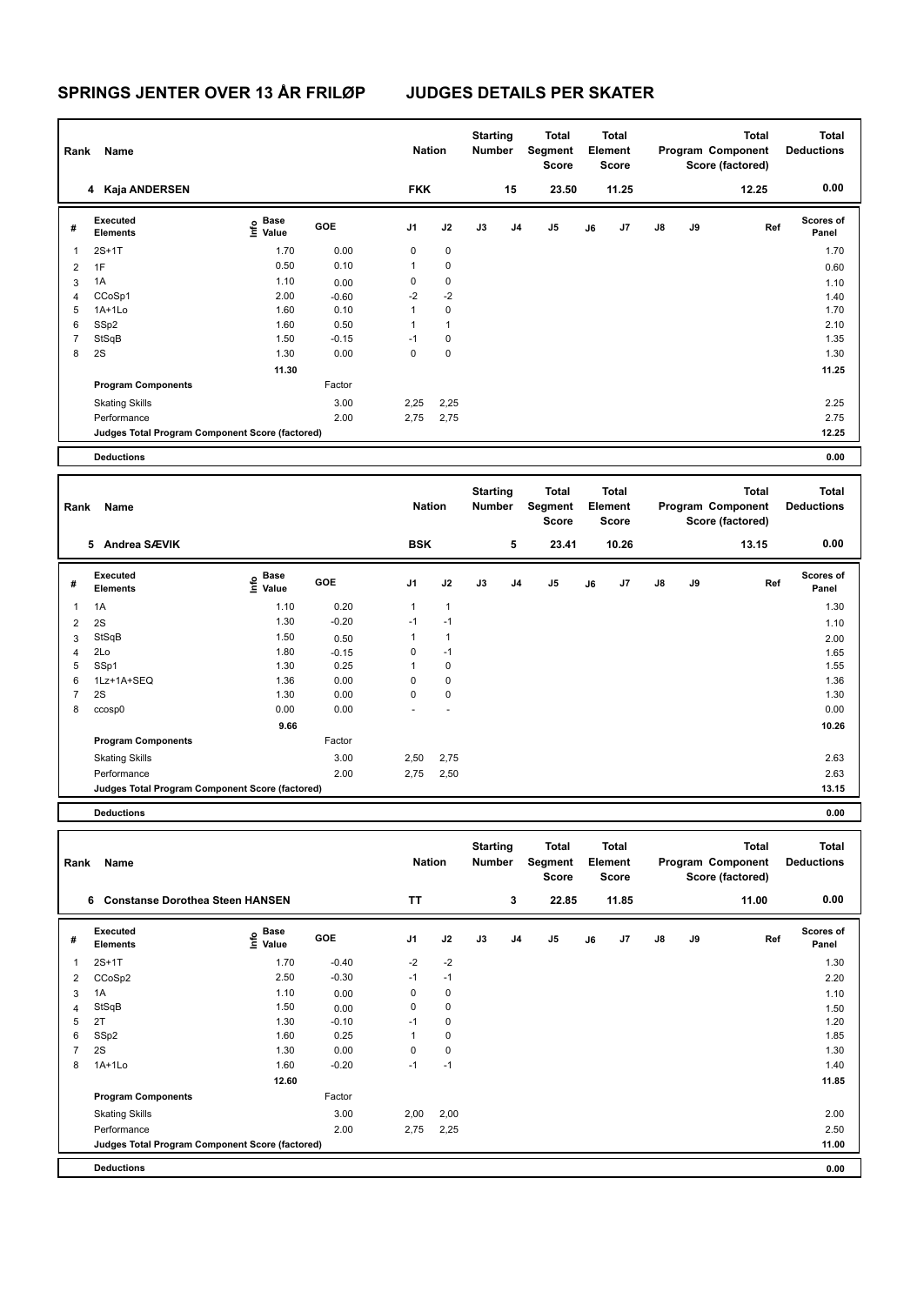| Rank           | Name                                            |                                         |         | <b>Nation</b> |             | <b>Starting</b><br>Number |    | <b>Total</b><br>Segment<br>Score        |    | <b>Total</b><br><b>Element</b><br><b>Score</b> |    |    | <b>Total</b><br>Program Component<br>Score (factored) | <b>Total</b><br><b>Deductions</b> |
|----------------|-------------------------------------------------|-----------------------------------------|---------|---------------|-------------|---------------------------|----|-----------------------------------------|----|------------------------------------------------|----|----|-------------------------------------------------------|-----------------------------------|
|                | 7 Linnea Marie JØRGENSEN                        |                                         |         | SSK           |             |                           | 14 | 21.56                                   |    | 10.80                                          |    |    | 10.76                                                 | 0.00                              |
| #              | <b>Executed</b><br><b>Elements</b>              | $\mathsf{E}$ Base<br>$\mathsf{E}$ Value | GOE     | J1            | J2          | J3                        | J4 | J5                                      | J6 | J7                                             | J8 | J9 | Ref                                                   | Scores of<br>Panel                |
| 1              | $2S+1T$                                         | 1.70                                    | 0.00    | $\pmb{0}$     | $\mathbf 0$ |                           |    |                                         |    |                                                |    |    |                                                       | 1.70                              |
| 2              | 2Lo                                             | 1.80                                    | $-0.30$ | $-1$          | $-1$        |                           |    |                                         |    |                                                |    |    |                                                       | 1.50                              |
| 3              | SSp1                                            | 1.30                                    | 0.25    | $\mathbf{1}$  | 0           |                           |    |                                         |    |                                                |    |    |                                                       | 1.55                              |
| 4              | 1A                                              | 1.10                                    | $-0.20$ | $-1$          | $-1$        |                           |    |                                         |    |                                                |    |    |                                                       | 0.90                              |
| 5              | 2Lo                                             | 1.80                                    | $-0.15$ | $-1$          | $\pmb{0}$   |                           |    |                                         |    |                                                |    |    |                                                       | 1.65                              |
| 6              | CCoSp2                                          | 2.50                                    | 0.00    | $\mathbf 0$   | $\mathbf 0$ |                           |    |                                         |    |                                                |    |    |                                                       | 2.50                              |
| 7              | stsq0                                           | 0.00                                    | 0.00    |               |             |                           |    |                                         |    |                                                |    |    |                                                       | 0.00                              |
| 8              | $1F+1Lo$                                        | 1.00                                    | 0.00    | $\mathbf 0$   | $\pmb{0}$   |                           |    |                                         |    |                                                |    |    |                                                       | 1.00                              |
|                |                                                 | 11.20                                   |         |               |             |                           |    |                                         |    |                                                |    |    |                                                       | 10.80                             |
|                | <b>Program Components</b>                       |                                         | Factor  |               |             |                           |    |                                         |    |                                                |    |    |                                                       |                                   |
|                | <b>Skating Skills</b>                           |                                         | 3.00    | 2,25          | 1,75        |                           |    |                                         |    |                                                |    |    |                                                       | 2.00                              |
|                | Performance                                     |                                         | 2.00    | 2,50          | 2,25        |                           |    |                                         |    |                                                |    |    |                                                       | 2.38                              |
|                | Judges Total Program Component Score (factored) |                                         |         |               |             |                           |    |                                         |    |                                                |    |    |                                                       | 10.76                             |
|                | <b>Deductions</b>                               |                                         |         |               |             |                           |    |                                         |    |                                                |    |    |                                                       | 0.00                              |
|                |                                                 |                                         |         |               |             |                           |    |                                         |    |                                                |    |    |                                                       |                                   |
| Rank           | Name                                            |                                         |         | <b>Nation</b> |             | <b>Starting</b><br>Number |    | <b>Total</b><br>Segment<br><b>Score</b> |    | Total<br>Element<br><b>Score</b>               |    |    | <b>Total</b><br>Program Component<br>Score (factored) | <b>Total</b><br><b>Deductions</b> |
|                | 8 Morvarid MOVASSI                              |                                         |         | <b>HIL</b>    |             |                           | 2  | 21.40                                   |    | 11.00                                          |    |    | 10.90                                                 | 0.50                              |
| #              | <b>Executed</b><br><b>Elements</b>              | $\mathbf{e}$ Base<br>$\mathbf{e}$ Value | GOE     | J1            | J2          | J3                        | J4 | J5                                      | J6 | J7                                             | J8 | J9 | Ref                                                   | Scores of<br>Panel                |
| 1              | $2S+2T$                                         | 2.60                                    | 0.00    | $\pmb{0}$     | $\mathbf 0$ |                           |    |                                         |    |                                                |    |    |                                                       | 2.60                              |
| 2              | CCoSpBV                                         | 1.50                                    | 0.00    | 0             | $\pmb{0}$   |                           |    |                                         |    |                                                |    |    |                                                       | 1.50                              |
| 3              | $2S+1Lo$                                        | 1.80                                    | 0.00    | 0             | $\mathbf 0$ |                           |    |                                         |    |                                                |    |    |                                                       | 1.80                              |
| 4              | 2Lo                                             | 1.80                                    | $-0.90$ | -3            | $-3$        |                           |    |                                         |    |                                                |    |    |                                                       | 0.90                              |
| 5              | 2T                                              | 1.30                                    | $-0.60$ | -3            | $-3$        |                           |    |                                         |    |                                                |    |    |                                                       | 0.70                              |
| 6              | StSqB                                           | 1.50                                    | $-0.15$ | $-1$          | $\mathbf 0$ |                           |    |                                         |    |                                                |    |    |                                                       | 1.35                              |
| $\overline{7}$ | SSp1                                            | 1.30                                    | $-0.15$ | $-1$          | $\pmb{0}$   |                           |    |                                         |    |                                                |    |    |                                                       | 1.15                              |
| 8              | 1A                                              | 1.10                                    | $-0.10$ | $-1$          | 0           |                           |    |                                         |    |                                                |    |    |                                                       | 1.00                              |
|                |                                                 | 12.90                                   |         |               |             |                           |    |                                         |    |                                                |    |    |                                                       | 11.00                             |
|                | <b>Program Components</b>                       |                                         | Factor  |               |             |                           |    |                                         |    |                                                |    |    |                                                       |                                   |
|                | <b>Skating Skills</b>                           |                                         | 3.00    | 2,25          | 2,50        |                           |    |                                         |    |                                                |    |    |                                                       | 2.38                              |
|                | Performance                                     |                                         | 2.00    | 1,75          | 2,00        |                           |    |                                         |    |                                                |    |    |                                                       | 1.88                              |
|                | Judges Total Program Component Score (factored) |                                         |         |               |             |                           |    |                                         |    |                                                |    |    |                                                       | 10.90                             |
|                | <b>Deductions</b>                               | Falls:                                  | $-0.50$ |               |             |                           |    |                                         |    |                                                |    |    |                                                       | $-0.50$                           |
|                |                                                 |                                         |         |               |             |                           |    |                                         |    |                                                |    |    |                                                       |                                   |
| Rank           | Name                                            |                                         |         | <b>Nation</b> |             | <b>Starting</b><br>Number |    | <b>Total</b><br>Segment<br><b>Score</b> |    | <b>Total</b><br>Element<br>Score               |    |    | <b>Total</b><br>Program Component<br>Score (factored) | <b>Total</b><br><b>Deductions</b> |
|                | 9 Marie Ims CARLSEN                             |                                         |         | <b>TT</b>     |             |                           | 6  | 21.01                                   |    | 10.26                                          |    |    | 10.75                                                 | 0.00                              |
| #              | <b>Executed</b><br><b>Elements</b>              | $\overset{\circ}{\text{E}}$ Value       | GOE     | J1            | J2          | J3                        | J4 | J5                                      | J6 | J7                                             | J8 | J9 | Ref                                                   | Scores of<br>Panel                |
| 1              | $2S+1Lo$                                        | 1.80                                    | 0.00    | 0             | 0           |                           |    |                                         |    |                                                |    |    |                                                       | 1.80                              |
| 2              | CCoSp1V                                         | 1.70                                    | $-0.30$ | $-1$          | $-1$        |                           |    |                                         |    |                                                |    |    |                                                       | 1.40                              |
| 3              | StSq1                                           | 1.80                                    | $-0.60$ | $-2$          | $-2$        |                           |    |                                         |    |                                                |    |    |                                                       | 1.20                              |
| $\overline{4}$ | 2S                                              | 1.30                                    | $-0.40$ | $-2$          | $-2$        |                           |    |                                         |    |                                                |    |    |                                                       | 0.90                              |
| 5              | 1Lz+1A+SEQ                                      | 1.36                                    | 0.00    | $\pmb{0}$     | $\mathsf 0$ |                           |    |                                         |    |                                                |    |    |                                                       | 1.36                              |
| 6              | 2Lo                                             | 1.80                                    | $-0.60$ | -2            | $-2$        |                           |    |                                         |    |                                                |    |    |                                                       | 1.20                              |
| $\overline{7}$ | SSp2                                            | 1.60                                    | $-0.30$ | -1            | $-1$        |                           |    |                                         |    |                                                |    |    |                                                       | 1.30                              |
| 8              | 1A                                              | 1.10                                    | 0.00    | $\pmb{0}$     | $\mathsf 0$ |                           |    |                                         |    |                                                |    |    |                                                       | 1.10                              |
|                |                                                 | 12.46                                   |         |               |             |                           |    |                                         |    |                                                |    |    |                                                       | 10.26                             |
|                | <b>Program Components</b>                       |                                         | Factor  |               |             |                           |    |                                         |    |                                                |    |    |                                                       |                                   |
|                | <b>Skating Skills</b>                           |                                         | 3.00    | 2,25          | 2,25        |                           |    |                                         |    |                                                |    |    |                                                       | 2.25                              |
|                | Performance                                     |                                         | 2.00    | 2,00          | 2,00        |                           |    |                                         |    |                                                |    |    |                                                       | 2.00                              |
|                | Judges Total Program Component Score (factored) |                                         |         |               |             |                           |    |                                         |    |                                                |    |    |                                                       | 10.75                             |
|                | <b>Deductions</b>                               |                                         |         |               |             |                           |    |                                         |    |                                                |    |    |                                                       | 0.00                              |
|                |                                                 |                                         |         |               |             |                           |    |                                         |    |                                                |    |    |                                                       |                                   |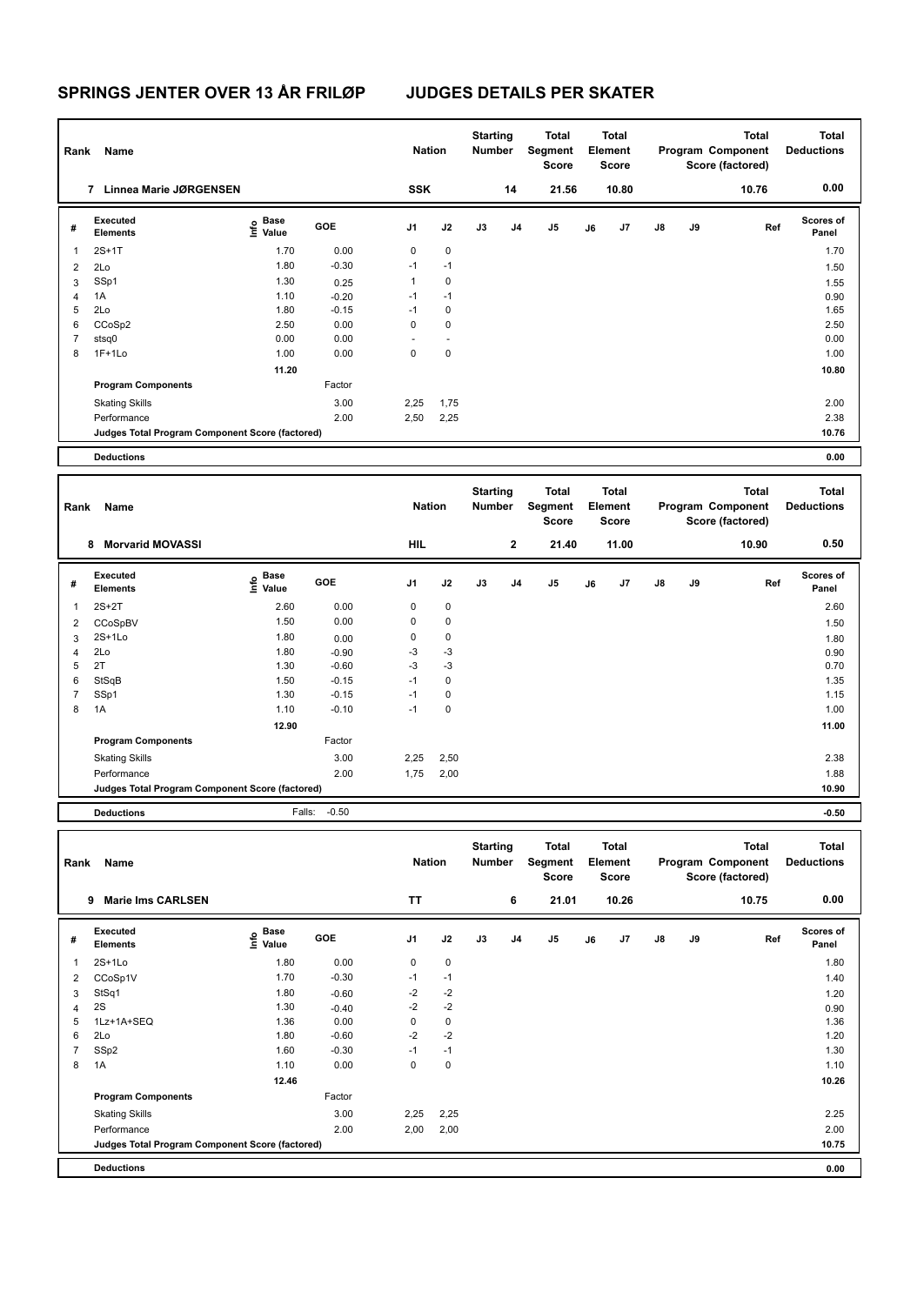| Rank | Name                                            |                                  |            | <b>Nation</b>  |              | <b>Starting</b><br>Number |    | Total<br>Segment<br><b>Score</b> |    | <b>Total</b><br>Element<br><b>Score</b> |    |    | <b>Total</b><br>Program Component<br>Score (factored) | <b>Total</b><br><b>Deductions</b> |
|------|-------------------------------------------------|----------------------------------|------------|----------------|--------------|---------------------------|----|----------------------------------|----|-----------------------------------------|----|----|-------------------------------------------------------|-----------------------------------|
| 10   | Mille Marie Wold WOLD ASKER                     |                                  |            | <b>AKK</b>     |              |                           | 21 | 19.56                            |    | 9.66                                    |    |    | 9.90                                                  | 0.00                              |
| #    | Executed<br><b>Elements</b>                     | <b>Base</b><br>e Base<br>⊆ Value | <b>GOE</b> | J <sub>1</sub> | J2           | J3                        | J4 | J <sub>5</sub>                   | J6 | J <sub>7</sub>                          | J8 | J9 | Ref                                                   | <b>Scores of</b><br>Panel         |
| 1    | 1lz+1A+SEQ                                      | 1.36                             | $-0.40$    | $-2$           | $-2$         |                           |    |                                  |    |                                         |    |    |                                                       | 0.96                              |
| 2    | 2S                                              | 1.30                             | $-0.60$    | $-3$           | $-3$         |                           |    |                                  |    |                                         |    |    |                                                       | 0.70                              |
| 3    | SSp1                                            | 1.30                             | 0.50       | $\mathbf{1}$   | $\mathbf{1}$ |                           |    |                                  |    |                                         |    |    |                                                       | 1.80                              |
| 4    | 2Lo                                             | 1.80                             | $-0.60$    | $-1$           | $-3$         |                           |    |                                  |    |                                         |    |    |                                                       | 1.20                              |
| 5    | 2Lo                                             | 1.80                             | $-0.90$    | $-3$           | $-3$         |                           |    |                                  |    |                                         |    |    |                                                       | 0.90                              |
| 6    | 1A                                              | 1.10                             | $-0.20$    | $-1$           | $-1$         |                           |    |                                  |    |                                         |    |    |                                                       | 0.90                              |
| 7    | StSqB                                           | 1.50                             | $-0.30$    | $-1$           | $-1$         |                           |    |                                  |    |                                         |    |    |                                                       | 1.20                              |
| 8    | CCoSp1                                          | 2.00                             | 0.00       | 0              | 0            |                           |    |                                  |    |                                         |    |    |                                                       | 2.00                              |
|      |                                                 | 12.16                            |            |                |              |                           |    |                                  |    |                                         |    |    |                                                       | 9.66                              |
|      | <b>Program Components</b>                       |                                  | Factor     |                |              |                           |    |                                  |    |                                         |    |    |                                                       |                                   |
|      | <b>Skating Skills</b>                           |                                  | 3.00       | 2,00           | 1,75         |                           |    |                                  |    |                                         |    |    |                                                       | 1.88                              |
|      | Performance                                     |                                  | 2.00       | 2,25           | 2,00         |                           |    |                                  |    |                                         |    |    |                                                       | 2.13                              |
|      | Judges Total Program Component Score (factored) |                                  |            |                |              |                           |    |                                  |    |                                         |    |    |                                                       | 9.90                              |
|      | <b>Deductions</b>                               |                                  |            |                |              |                           |    |                                  |    |                                         |    |    |                                                       | 0.00                              |

! Not clear edge

| Rank           | Name                                            |                       |         | <b>Nation</b>  |             | <b>Starting</b><br><b>Number</b> |    | Total<br>Segment<br><b>Score</b> |    | <b>Total</b><br>Element<br><b>Score</b> |    |    | Total<br>Program Component<br>Score (factored) | <b>Total</b><br><b>Deductions</b> |
|----------------|-------------------------------------------------|-----------------------|---------|----------------|-------------|----------------------------------|----|----------------------------------|----|-----------------------------------------|----|----|------------------------------------------------|-----------------------------------|
|                | <b>Caroline Cecilie GJØLSTAD</b><br>11          |                       |         | TT             |             |                                  | 11 | 19.25                            |    | 8.60                                    |    |    | 10.65                                          | 0.00                              |
| #              | Executed<br><b>Elements</b>                     | Base<br>Info<br>Value | GOE     | J <sub>1</sub> | J2          | J3                               | J4 | J <sub>5</sub>                   | J6 | J7                                      | J8 | J9 | Ref                                            | <b>Scores of</b><br>Panel         |
|                | 2S                                              | 1.30                  | $-0.20$ | $-1$           | $-1$        |                                  |    |                                  |    |                                         |    |    |                                                | 1.10                              |
| 2              | $1A+1Lo$                                        | 1.60                  | 0.00    | 0              | $\mathbf 0$ |                                  |    |                                  |    |                                         |    |    |                                                | 1.60                              |
| 3              | $2S+T$                                          | 1.30                  | $-0.40$ | $-3$           | $-1$        |                                  |    |                                  |    |                                         |    |    |                                                | 0.90                              |
| $\overline{4}$ | CCoSp1V                                         | 1.70                  | $-0.45$ | $-2$           | $-1$        |                                  |    |                                  |    |                                         |    |    |                                                | 1.25                              |
| 5              | StSqB                                           | 1.50                  | $-0.15$ | $-1$           | $\mathbf 0$ |                                  |    |                                  |    |                                         |    |    |                                                | 1.35                              |
| 6              | 1Lo                                             | 0.50                  | 0.00    | 0              | 0           |                                  |    |                                  |    |                                         |    |    |                                                | 0.50                              |
| 7              | 1A                                              | 1.10                  | 0.00    | 0              | $\mathbf 0$ |                                  |    |                                  |    |                                         |    |    |                                                | 1.10                              |
| 8              | SSpB                                            | 1.10                  | $-0.30$ | $-1$           | $-1$        |                                  |    |                                  |    |                                         |    |    |                                                | 0.80                              |
|                |                                                 | 10.10                 |         |                |             |                                  |    |                                  |    |                                         |    |    |                                                | 8.60                              |
|                | <b>Program Components</b>                       |                       | Factor  |                |             |                                  |    |                                  |    |                                         |    |    |                                                |                                   |
|                | <b>Skating Skills</b>                           |                       | 3.00    | 2,00           | 2,25        |                                  |    |                                  |    |                                         |    |    |                                                | 2.13                              |
|                | Performance                                     |                       | 2.00    | 2,25           | 2,00        |                                  |    |                                  |    |                                         |    |    |                                                | 2.13                              |
|                | Judges Total Program Component Score (factored) |                       |         |                |             |                                  |    |                                  |    |                                         |    |    |                                                | 10.65                             |
|                |                                                 |                       |         |                |             |                                  |    |                                  |    |                                         |    |    |                                                |                                   |

**Deductions 0.00**

| Rank           | Name                                            |                                    |            | <b>Nation</b>  |             | <b>Starting</b><br><b>Number</b> |                | <b>Total</b><br>Segment<br><b>Score</b> |    | <b>Total</b><br>Element<br><b>Score</b> |               |    | <b>Total</b><br>Program Component<br>Score (factored) | <b>Total</b><br><b>Deductions</b> |
|----------------|-------------------------------------------------|------------------------------------|------------|----------------|-------------|----------------------------------|----------------|-----------------------------------------|----|-----------------------------------------|---------------|----|-------------------------------------------------------|-----------------------------------|
|                | <b>Maren Garnass BERGUM</b><br>$12 \,$          |                                    |            | <b>MKK</b>     |             |                                  | 22             | 19.14                                   |    | 9.50                                    |               |    | 10.14                                                 | 0.50                              |
| #              | Executed<br><b>Elements</b>                     | <b>Base</b><br>$\frac{6}{5}$ Value | <b>GOE</b> | J <sub>1</sub> | J2          | J3                               | J <sub>4</sub> | J <sub>5</sub>                          | J6 | J7                                      | $\mathsf{J}8$ | J9 | Ref                                                   | <b>Scores of</b><br>Panel         |
| 1              | $1A+1Lo$                                        | 1.60                               | 0.00       | 0              | $\mathbf 0$ |                                  |                |                                         |    |                                         |               |    |                                                       | 1.60                              |
| 2              | 2S                                              | 1.30                               | $-0.30$    | $-2$           | $-1$        |                                  |                |                                         |    |                                         |               |    |                                                       | 1.00                              |
| 3              | 1Lz+1Lo                                         | 1.10                               | 0.00       | 0              | 0           |                                  |                |                                         |    |                                         |               |    |                                                       | 1.10                              |
| 4              | 1A                                              | 1.10                               | 0.00       | 0              | 0           |                                  |                |                                         |    |                                         |               |    |                                                       | 1.10                              |
| 5              | CSSp1                                           | 1.90                               | 0.00       | 0              | $\mathbf 0$ |                                  |                |                                         |    |                                         |               |    |                                                       | 1.90                              |
| 6              | StSqB                                           | 1.50                               | $-0.15$    | $-1$           | $\pmb{0}$   |                                  |                |                                         |    |                                         |               |    |                                                       | 1.35                              |
| $\overline{7}$ | 2S                                              | 1.30                               | $-0.60$    | $-3$           | $-3$        |                                  |                |                                         |    |                                         |               |    |                                                       | 0.70                              |
| 8              | CCoSpBV                                         | 1.50                               | $-0.75$    | $-3$           | $-2$        |                                  |                |                                         |    |                                         |               |    |                                                       | 0.75                              |
|                |                                                 | 11.30                              |            |                |             |                                  |                |                                         |    |                                         |               |    |                                                       | 9.50                              |
|                | <b>Program Components</b>                       |                                    | Factor     |                |             |                                  |                |                                         |    |                                         |               |    |                                                       |                                   |
|                | <b>Skating Skills</b>                           |                                    | 3.00       | 1,75           | 2,00        |                                  |                |                                         |    |                                         |               |    |                                                       | 1.88                              |
|                | Performance                                     |                                    | 2.00       | 2,25           | 2,25        |                                  |                |                                         |    |                                         |               |    |                                                       | 2.25                              |
|                | Judges Total Program Component Score (factored) |                                    |            |                |             |                                  |                |                                         |    |                                         |               |    |                                                       | 10.14                             |
|                | <b>Deductions</b>                               | Falls:                             | $-0.50$    |                |             |                                  |                |                                         |    |                                         |               |    |                                                       | $-0.50$                           |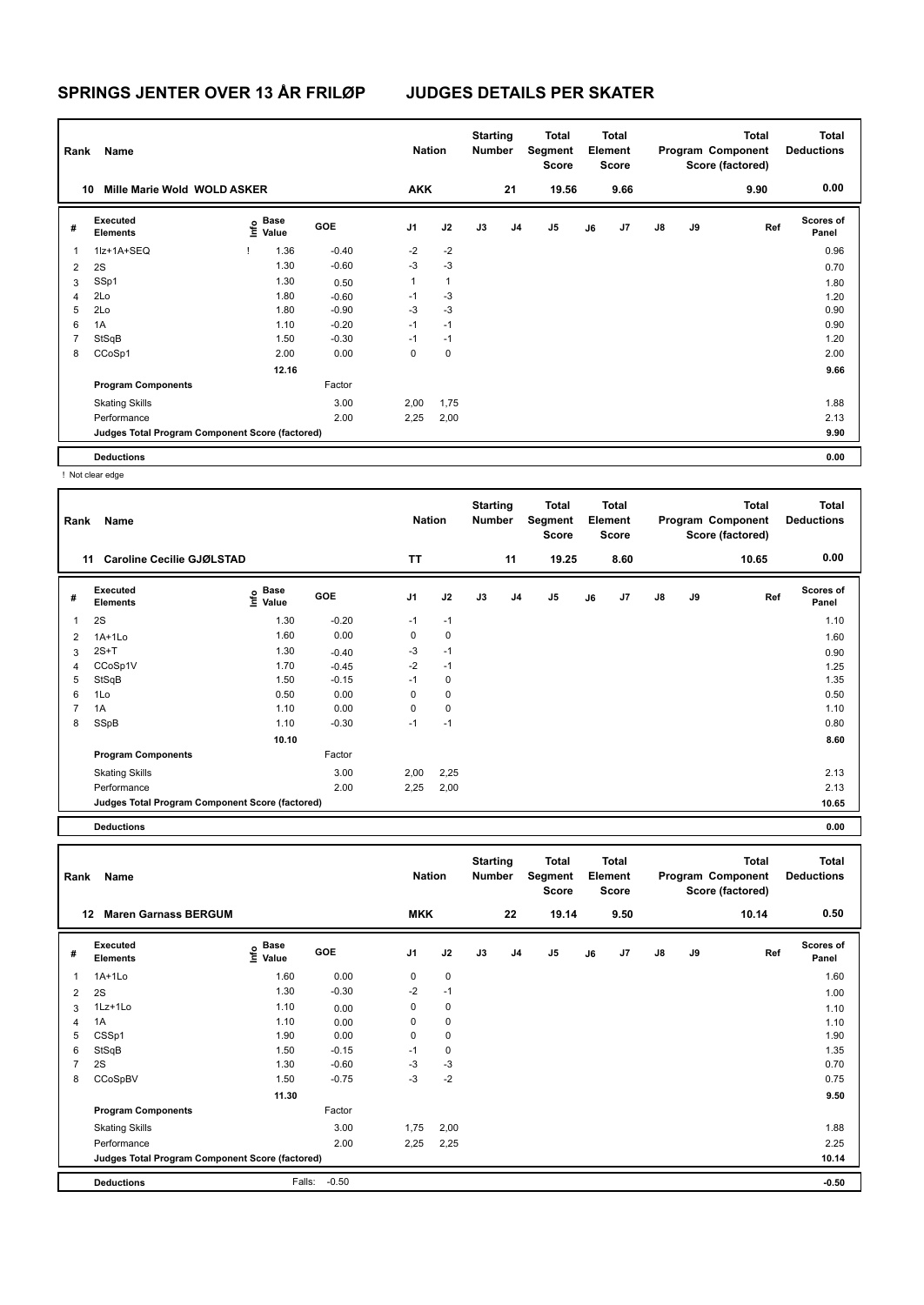| Rank                | Name                                                                 |                                      |                 | <b>Nation</b>              |           | <b>Starting</b><br>Number | <b>Total</b><br>Segment<br>Score |    | <b>Total</b><br>Element<br><b>Score</b> |    |    | <b>Total</b><br>Program Component<br>Score (factored) | <b>Total</b><br><b>Deductions</b> |
|---------------------|----------------------------------------------------------------------|--------------------------------------|-----------------|----------------------------|-----------|---------------------------|----------------------------------|----|-----------------------------------------|----|----|-------------------------------------------------------|-----------------------------------|
|                     | 13 Elin SCHIBBYE                                                     |                                      |                 | OI                         |           | 10                        | 18.81                            |    | 10.05                                   |    |    | 10.26                                                 | 1.50                              |
| #                   | Executed<br><b>Elements</b>                                          | Base<br>e <sup>Base</sup><br>⊆ Value | GOE             | J <sub>1</sub>             | J2        | J3                        | J5<br>J4                         | J6 | J <sub>7</sub>                          | J8 | J9 | Ref                                                   | <b>Scores of</b><br>Panel         |
| $\mathbf{1}$        | $1A+1Lo$                                                             | 1.60                                 | 0.00            | $\mathbf 0$                | $\pmb{0}$ |                           |                                  |    |                                         |    |    |                                                       | 1.60                              |
| $\overline{2}$      | 2S                                                                   | 1.30                                 | $-0.20$         | $-1$                       | $-1$      |                           |                                  |    |                                         |    |    |                                                       | 1.10                              |
| 3                   | SSp3                                                                 | 2.10                                 | 0.25            | $\mathbf{1}$               | 0         |                           |                                  |    |                                         |    |    |                                                       | 2.35                              |
| $\overline{4}$      | StSqB                                                                | 1.50                                 | $-0.30$         | $-1$                       | $-1$      |                           |                                  |    |                                         |    |    |                                                       | 1.20                              |
| 5                   | 1A                                                                   | 1.10                                 | 0.00            | 0                          | 0         |                           |                                  |    |                                         |    |    |                                                       | 1.10                              |
| 6                   | 1Lz                                                                  | 0.60                                 | 0.00            | $\mathbf 0$                | 0         |                           |                                  |    |                                         |    |    |                                                       | 0.60                              |
| $\overline{7}$      | 1Lo+1Lo                                                              | 1.00                                 | 0.00            | $\mathbf 0$                | 0         |                           |                                  |    |                                         |    |    |                                                       | 1.00                              |
| 8                   | CoSp2                                                                | 2.00                                 | $-0.90$         | $-3$                       | $-3$      |                           |                                  |    |                                         |    |    |                                                       | 1.10                              |
|                     |                                                                      | 11.20                                |                 |                            |           |                           |                                  |    |                                         |    |    |                                                       | 10.05                             |
|                     | <b>Program Components</b>                                            |                                      | Factor          |                            |           |                           |                                  |    |                                         |    |    |                                                       |                                   |
|                     | <b>Skating Skills</b>                                                |                                      | 3.00            | 2,00                       | 2,00      |                           |                                  |    |                                         |    |    |                                                       | 2.00                              |
|                     | Performance                                                          |                                      | 2.00            | 2,25                       | 2,00      |                           |                                  |    |                                         |    |    |                                                       | 2.13                              |
|                     | Judges Total Program Component Score (factored)                      |                                      |                 |                            |           |                           |                                  |    |                                         |    |    |                                                       | 10.26                             |
|                     | <b>Deductions</b>                                                    | Falls:                               | $-0.50$         |                            |           | Late start:               | $-1.00$                          |    |                                         |    |    |                                                       | $-1.50$                           |
|                     |                                                                      |                                      |                 |                            |           |                           |                                  |    |                                         |    |    |                                                       |                                   |
|                     |                                                                      |                                      |                 |                            |           |                           |                                  |    |                                         |    |    |                                                       |                                   |
| Rank                | Name                                                                 |                                      |                 | <b>Nation</b>              |           | <b>Starting</b><br>Number | <b>Total</b><br>Segment<br>Score |    | <b>Total</b><br>Element<br><b>Score</b> |    |    | <b>Total</b><br>Program Component<br>Score (factored) | <b>Total</b><br><b>Deductions</b> |
|                     | 14 Celine Edvardsen PERSILENGEN                                      |                                      |                 | <b>MKK</b>                 |           | 20                        | 18.04                            |    | 7.15                                    |    |    | 10.89                                                 | 0.00                              |
| #                   | Executed<br><b>Elements</b>                                          | Base<br>١nf٥<br>Value                | GOE             | J1                         | J2        | J3                        | J5<br>J4                         | J6 | J7                                      | J8 | J9 | Ref                                                   | <b>Scores of</b><br>Panel         |
|                     |                                                                      |                                      |                 |                            |           |                           |                                  |    |                                         |    |    |                                                       |                                   |
| $\mathbf{1}$        | 1Lz+1Lo                                                              | 1.10                                 | 0.00            | 0                          | 0         |                           |                                  |    |                                         |    |    |                                                       | 1.10                              |
| $\overline{2}$      | $1A+1T$                                                              | 1.50                                 | 0.00            | $\mathbf 0$                | 0         |                           |                                  |    |                                         |    |    |                                                       | 1.50                              |
| 3                   | SSpB                                                                 | 1.10                                 | 0.25            | $\mathbf{1}$               | 0         |                           |                                  |    |                                         |    |    |                                                       | 1.35                              |
| 4                   | StSqB                                                                | 1.50                                 | $-0.30$         | $-1$                       | $-1$      |                           |                                  |    |                                         |    |    |                                                       | 1.20                              |
| 5                   | 1F                                                                   | 0.50                                 | 0.00            | $\mathbf 0$<br>$\mathbf 0$ | 0<br>0    |                           |                                  |    |                                         |    |    |                                                       | 0.50                              |
| 6<br>$\overline{7}$ | 1Lo<br>1A                                                            | 0.50<br>1.10                         | 0.00<br>$-0.10$ | $\mathbf 0$                | $-1$      |                           |                                  |    |                                         |    |    |                                                       | 0.50<br>1.00                      |
| 8                   | ccosp0                                                               | 0.00                                 | 0.00            |                            |           |                           |                                  |    |                                         |    |    |                                                       | 0.00                              |
|                     |                                                                      | 7.30                                 |                 |                            |           |                           |                                  |    |                                         |    |    |                                                       | 7.15                              |
|                     | <b>Program Components</b>                                            |                                      | Factor          |                            |           |                           |                                  |    |                                         |    |    |                                                       |                                   |
|                     |                                                                      |                                      |                 |                            |           |                           |                                  |    |                                         |    |    |                                                       |                                   |
|                     | <b>Skating Skills</b>                                                |                                      | 3.00            | 2,00                       | 2,25      |                           |                                  |    |                                         |    |    |                                                       | 2.13                              |
|                     | Performance                                                          |                                      | 2.00            | 2,50                       | 2,00      |                           |                                  |    |                                         |    |    |                                                       | 2.25                              |
|                     | Judges Total Program Component Score (factored)<br><b>Deductions</b> |                                      |                 |                            |           |                           |                                  |    |                                         |    |    |                                                       | 10.89<br>0.00                     |

| Rank | Name                                            |                       |         | <b>Nation</b>  |             | <b>Starting</b><br><b>Number</b> |    | Total<br>Segment<br>Score |    | <b>Total</b><br>Element<br><b>Score</b> |               |    | <b>Total</b><br>Program Component<br>Score (factored) | <b>Total</b><br><b>Deductions</b> |
|------|-------------------------------------------------|-----------------------|---------|----------------|-------------|----------------------------------|----|---------------------------|----|-----------------------------------------|---------------|----|-------------------------------------------------------|-----------------------------------|
|      | <b>Sara Louise LARSEN</b><br>15                 |                       |         | <b>MKK</b>     |             |                                  | 16 | 17.15                     |    | 7.75                                    |               |    | 9.90                                                  | 0.50                              |
| #    | Executed<br><b>Elements</b>                     | $\sum_{i=1}^{n}$ Pase | GOE     | J <sub>1</sub> | J2          | J3                               | J4 | J5                        | J6 | J7                                      | $\mathsf{J}8$ | J9 | Ref                                                   | <b>Scores of</b><br>Panel         |
| 1    | 2S                                              | 1.30                  | $-0.60$ | $-3$           | $-3$        |                                  |    |                           |    |                                         |               |    |                                                       | 0.70                              |
| 2    | StSqB                                           | 1.50                  | $-0.45$ | $-1$           | $-2$        |                                  |    |                           |    |                                         |               |    |                                                       | 1.05                              |
| 3    | 1A                                              | 1.10                  | $-0.60$ | -3             | $-3$        |                                  |    |                           |    |                                         |               |    |                                                       | 0.50                              |
| 4    | 1F                                              | 0.50                  | $-0.20$ | $-2$           | $-2$        |                                  |    |                           |    |                                         |               |    |                                                       | 0.30                              |
| 5    | SSp1                                            | 1.30                  | $-0.30$ | $-1$           | $-1$        |                                  |    |                           |    |                                         |               |    |                                                       | 1.00                              |
| 6    | 1Lo+1Lo                                         | 1.00                  | 0.00    | 0              | 0           |                                  |    |                           |    |                                         |               |    |                                                       | 1.00                              |
|      | $1A+1T$                                         | 1.50                  | 0.00    | 0              | 0           |                                  |    |                           |    |                                         |               |    |                                                       | 1.50                              |
| 8    | CCoSp1V                                         | 1.70                  | 0.00    | $\mathbf 0$    | $\mathbf 0$ |                                  |    |                           |    |                                         |               |    |                                                       | 1.70                              |
|      |                                                 | 9.90                  |         |                |             |                                  |    |                           |    |                                         |               |    |                                                       | 7.75                              |
|      | <b>Program Components</b>                       |                       | Factor  |                |             |                                  |    |                           |    |                                         |               |    |                                                       |                                   |
|      | <b>Skating Skills</b>                           |                       | 3.00    | 1,75           | 2,00        |                                  |    |                           |    |                                         |               |    |                                                       | 1.88                              |
|      | Performance                                     |                       | 2.00    | 2,25           | 2,00        |                                  |    |                           |    |                                         |               |    |                                                       | 2.13                              |
|      | Judges Total Program Component Score (factored) |                       |         |                |             |                                  |    |                           |    |                                         |               |    |                                                       | 9.90                              |
|      | <b>Deductions</b>                               | Falls:                | $-0.50$ |                |             |                                  |    |                           |    |                                         |               |    |                                                       | $-0.50$                           |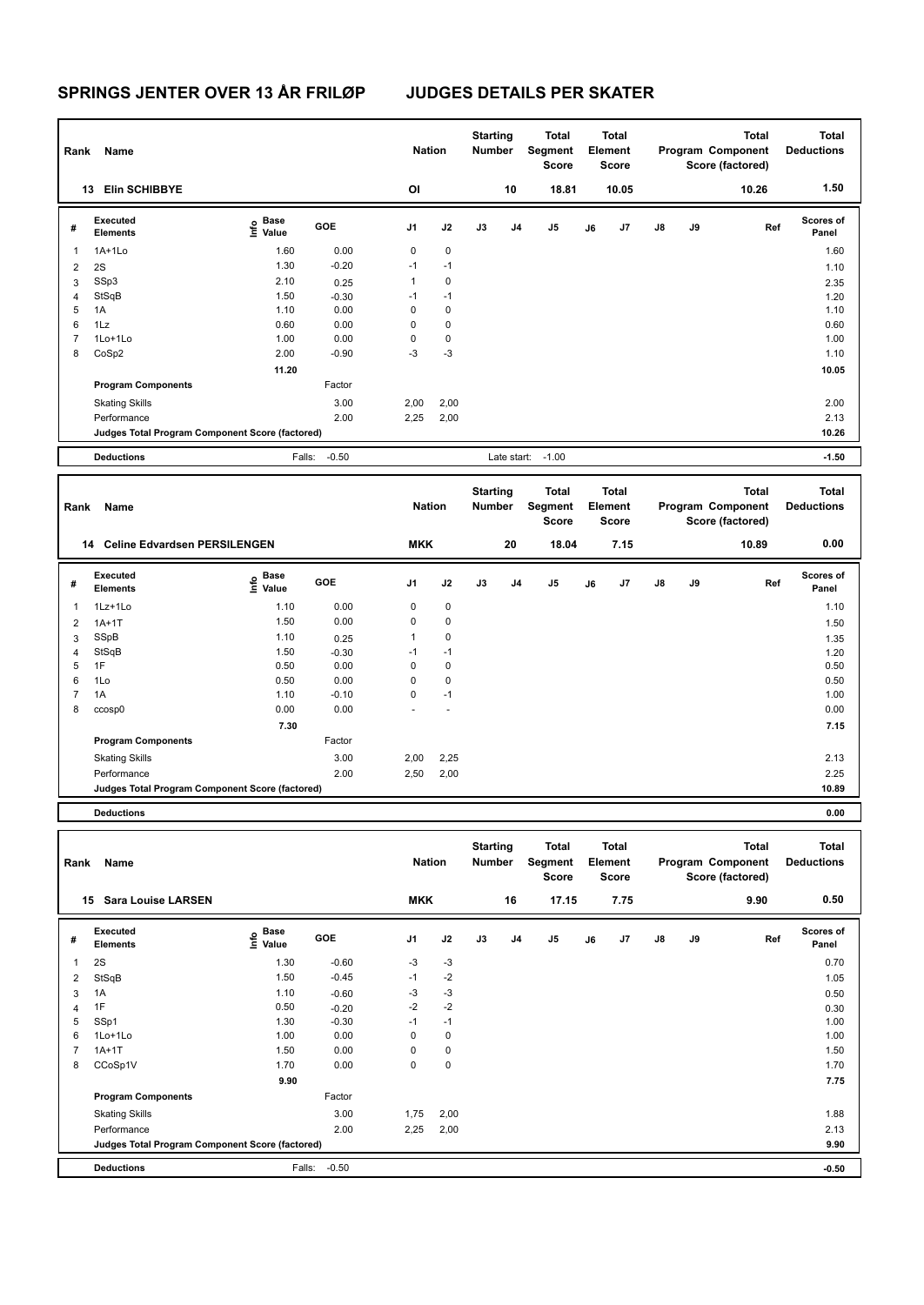| Rank                    | Name                                            |                           |         | <b>Nation</b>          |                          | <b>Starting</b><br>Number |    | <b>Total</b><br>Segment<br>Score |    | Total<br>Element<br>Score        |    |    | <b>Total</b><br>Program Component<br>Score (factored) | <b>Total</b><br><b>Deductions</b> |
|-------------------------|-------------------------------------------------|---------------------------|---------|------------------------|--------------------------|---------------------------|----|----------------------------------|----|----------------------------------|----|----|-------------------------------------------------------|-----------------------------------|
|                         | <b>16 Lilly SULISTIONO</b>                      |                           |         | <b>LKK</b>             |                          |                           | 19 | 15.24                            |    | 7.85                             |    |    | 7.89                                                  | 0.50                              |
| #                       | Executed<br><b>Elements</b>                     | Base<br>e Base<br>⊆ Value | GOE     | J1                     | J2                       | J3                        | J4 | J5                               | J6 | J7                               | J8 | J9 | Ref                                                   | <b>Scores of</b><br>Panel         |
| $\mathbf{1}$            | 1A                                              | 1.10                      | $-0.60$ | -3                     | $-3$                     |                           |    |                                  |    |                                  |    |    |                                                       | 0.50                              |
| $\overline{\mathbf{c}}$ | CCoSpBV                                         | 1.50                      | $-0.30$ | $-1$                   | $-1$                     |                           |    |                                  |    |                                  |    |    |                                                       | 1.20                              |
| 3                       | 1F                                              | 0.50                      | 0.00    | 0                      | 0                        |                           |    |                                  |    |                                  |    |    |                                                       | 0.50                              |
| 4                       | 1Lz+1Lo                                         | 1.10                      | 0.00    | 0                      | 0                        |                           |    |                                  |    |                                  |    |    |                                                       | 1.10                              |
| 5                       | StSqB                                           | 1.50                      | $-0.60$ | $-2$                   | $-2$                     |                           |    |                                  |    |                                  |    |    |                                                       | 0.90                              |
| 6                       | $1A+1T$                                         | 1.50                      | $-0.40$ | $-2$                   | $-2$                     |                           |    |                                  |    |                                  |    |    |                                                       | 1.10                              |
| $\overline{7}$          | 2S                                              | 1.30                      | $-0.60$ | -3                     | $-3$                     |                           |    |                                  |    |                                  |    |    |                                                       | 0.70                              |
| 8                       | SSp2                                            | 1.60                      | 0.25    | $\mathbf{1}$           | 0                        |                           |    |                                  |    |                                  |    |    |                                                       | 1.85                              |
|                         |                                                 | 10.10                     |         |                        |                          |                           |    |                                  |    |                                  |    |    |                                                       | 7.85                              |
|                         | <b>Program Components</b>                       |                           | Factor  |                        |                          |                           |    |                                  |    |                                  |    |    |                                                       |                                   |
|                         | <b>Skating Skills</b>                           |                           | 3.00    | 1,50                   | 1,75                     |                           |    |                                  |    |                                  |    |    |                                                       | 1.63                              |
|                         | Performance                                     |                           | 2.00    | 1,50                   | 1,50                     |                           |    |                                  |    |                                  |    |    |                                                       | 1.50                              |
|                         | Judges Total Program Component Score (factored) |                           |         |                        |                          |                           |    |                                  |    |                                  |    |    |                                                       | 7.89                              |
|                         |                                                 |                           |         |                        |                          |                           |    |                                  |    |                                  |    |    |                                                       |                                   |
|                         | <b>Deductions</b>                               | Falls:                    | $-0.50$ |                        |                          |                           |    |                                  |    |                                  |    |    |                                                       | $-0.50$                           |
|                         |                                                 |                           |         |                        |                          |                           |    |                                  |    |                                  |    |    |                                                       |                                   |
| Rank                    | <b>Name</b>                                     |                           |         | <b>Nation</b>          |                          | <b>Starting</b><br>Number |    | <b>Total</b><br>Segment<br>Score |    | <b>Total</b><br>Element<br>Score |    |    | <b>Total</b><br>Program Component<br>Score (factored) | Total<br><b>Deductions</b>        |
|                         | 17 Victoria BRUTEIG                             |                           |         | <b>BSK</b>             |                          |                           | 18 | 14.66                            |    | 6.16                             |    |    | 10.50                                                 | 2.00                              |
| #                       | Executed<br><b>Elements</b>                     | Base                      | GOE     | J1                     | J2                       | J3                        | J4 | J5                               | J6 | J7                               | J8 | J9 | Ref                                                   | <b>Scores of</b><br>Panel         |
|                         |                                                 | e Base<br>⊆ Value         |         |                        |                          |                           |    |                                  |    |                                  |    |    |                                                       |                                   |
| $\mathbf{1}$            | cssp0                                           | 0.00                      | 0.00    | $\sim$                 | $\sim$                   |                           |    |                                  |    |                                  |    |    |                                                       | 0.00                              |
| $\overline{2}$          | 1A                                              | 1.10                      | $-0.60$ | $-3$                   | $-3$                     |                           |    |                                  |    |                                  |    |    |                                                       | 0.50                              |
| 3                       | StSqB                                           | 1.50                      | 0.00    | 0                      | 0                        |                           |    |                                  |    |                                  |    |    |                                                       | 1.50                              |
| 4                       | 2S+1Lo                                          | 1.80                      | 0.00    | 0                      | 0                        |                           |    |                                  |    |                                  |    |    |                                                       | 1.80                              |
| 5                       | 2Lo                                             | 1.80                      | $-0.90$ | -3                     | $-3$                     |                           |    |                                  |    |                                  |    |    |                                                       | 0.90                              |
| 6                       | 1Lz+1A+SEQ                                      | 1.36                      | $-0.60$ | $-3$<br>$\blacksquare$ | $-3$                     |                           |    |                                  |    |                                  |    |    |                                                       | 0.76                              |
| $\overline{7}$          | ccosp0                                          | 0.00                      | 0.00    |                        | $\overline{\phantom{a}}$ |                           |    |                                  |    |                                  |    |    |                                                       | 0.00                              |
| 8                       | 2S                                              | 1.30                      | $-0.60$ | -3                     | $-3$                     |                           |    |                                  |    |                                  |    |    |                                                       | 0.70                              |
|                         |                                                 | 8.86                      |         |                        |                          |                           |    |                                  |    |                                  |    |    |                                                       | 6.16                              |
|                         | <b>Program Components</b>                       |                           | Factor  |                        |                          |                           |    |                                  |    |                                  |    |    |                                                       |                                   |
|                         | <b>Skating Skills</b>                           |                           | 3.00    | 2,00                   | 2,00                     |                           |    |                                  |    |                                  |    |    |                                                       | 2.00                              |
|                         | Performance                                     |                           | 2.00    | 2,25                   | 2,25                     |                           |    |                                  |    |                                  |    |    |                                                       | 2.25                              |
|                         | Judges Total Program Component Score (factored) |                           |         |                        |                          |                           |    |                                  |    |                                  |    |    |                                                       | 10.50                             |

| Rank | Name                                            |                           |            | <b>Nation</b>            |                          | <b>Starting</b><br><b>Number</b> |                | <b>Total</b><br>Segment<br>Score |    | <b>Total</b><br>Element<br>Score |               |    | <b>Total</b><br>Program Component<br>Score (factored) | <b>Total</b><br><b>Deductions</b> |
|------|-------------------------------------------------|---------------------------|------------|--------------------------|--------------------------|----------------------------------|----------------|----------------------------------|----|----------------------------------|---------------|----|-------------------------------------------------------|-----------------------------------|
|      | <b>Tiril SPILDE</b><br>18                       |                           |            | <b>GKK</b>               |                          |                                  | 1              | 14.14                            |    | 6.25                             |               |    | 8.39                                                  | 0.50                              |
| #    | Executed<br><b>Elements</b>                     | Base<br>e Base<br>E Value | <b>GOE</b> | J <sub>1</sub>           | J2                       | J3                               | J <sub>4</sub> | $\mathsf{J}5$                    | J6 | J7                               | $\mathsf{J}8$ | J9 | Ref                                                   | <b>Scores of</b><br>Panel         |
| 1    | 1Lz+1Lo                                         | 1.10                      | $-0.10$    | $-1$                     | $-1$                     |                                  |                |                                  |    |                                  |               |    |                                                       | 1.00                              |
| 2    | 1A                                              | 1.10                      | $-0.20$    | $-1$                     | $-1$                     |                                  |                |                                  |    |                                  |               |    |                                                       | 0.90                              |
| 3    | cosp0                                           | 0.00                      | 0.00       | $\overline{\phantom{a}}$ | $\overline{\phantom{a}}$ |                                  |                |                                  |    |                                  |               |    |                                                       | 0.00                              |
| 4    | 2F<<                                            | 0.50                      | $-0.30$    | $-3$                     | $-3$                     |                                  |                |                                  |    |                                  |               |    |                                                       | 0.20                              |
| 5    | StSqB                                           | 1.50                      | $-0.15$    | $-1$                     | 0                        |                                  |                |                                  |    |                                  |               |    |                                                       | 1.35                              |
| 6    | 1Lo                                             | 0.50                      | 0.00       | 0                        | $\mathbf 0$              |                                  |                |                                  |    |                                  |               |    |                                                       | 0.50                              |
|      | 1A                                              | 1.10                      | $-0.40$    | $-2$                     | $-2$                     |                                  |                |                                  |    |                                  |               |    |                                                       | 0.70                              |
| 8    | SSp2                                            | 1.60                      | 0.00       | 0                        | $\mathbf 0$              |                                  |                |                                  |    |                                  |               |    |                                                       | 1.60                              |
|      |                                                 | 7.40                      |            |                          |                          |                                  |                |                                  |    |                                  |               |    |                                                       | 6.25                              |
|      | <b>Program Components</b>                       |                           | Factor     |                          |                          |                                  |                |                                  |    |                                  |               |    |                                                       |                                   |
|      | <b>Skating Skills</b>                           |                           | 3.00       | 1,75                     | 1,50                     |                                  |                |                                  |    |                                  |               |    |                                                       | 1.63                              |
|      | Performance                                     |                           | 2.00       | 1,75                     | 1,75                     |                                  |                |                                  |    |                                  |               |    |                                                       | 1.75                              |
|      | Judges Total Program Component Score (factored) |                           |            |                          |                          |                                  |                |                                  |    |                                  |               |    |                                                       | 8.39                              |
|      | <b>Deductions</b>                               | Falls:                    | $-0.50$    |                          |                          |                                  |                |                                  |    |                                  |               |    |                                                       | $-0.50$                           |
|      | << Downgraded jump                              |                           |            |                          |                          |                                  |                |                                  |    |                                  |               |    |                                                       |                                   |

<< Downgraded jump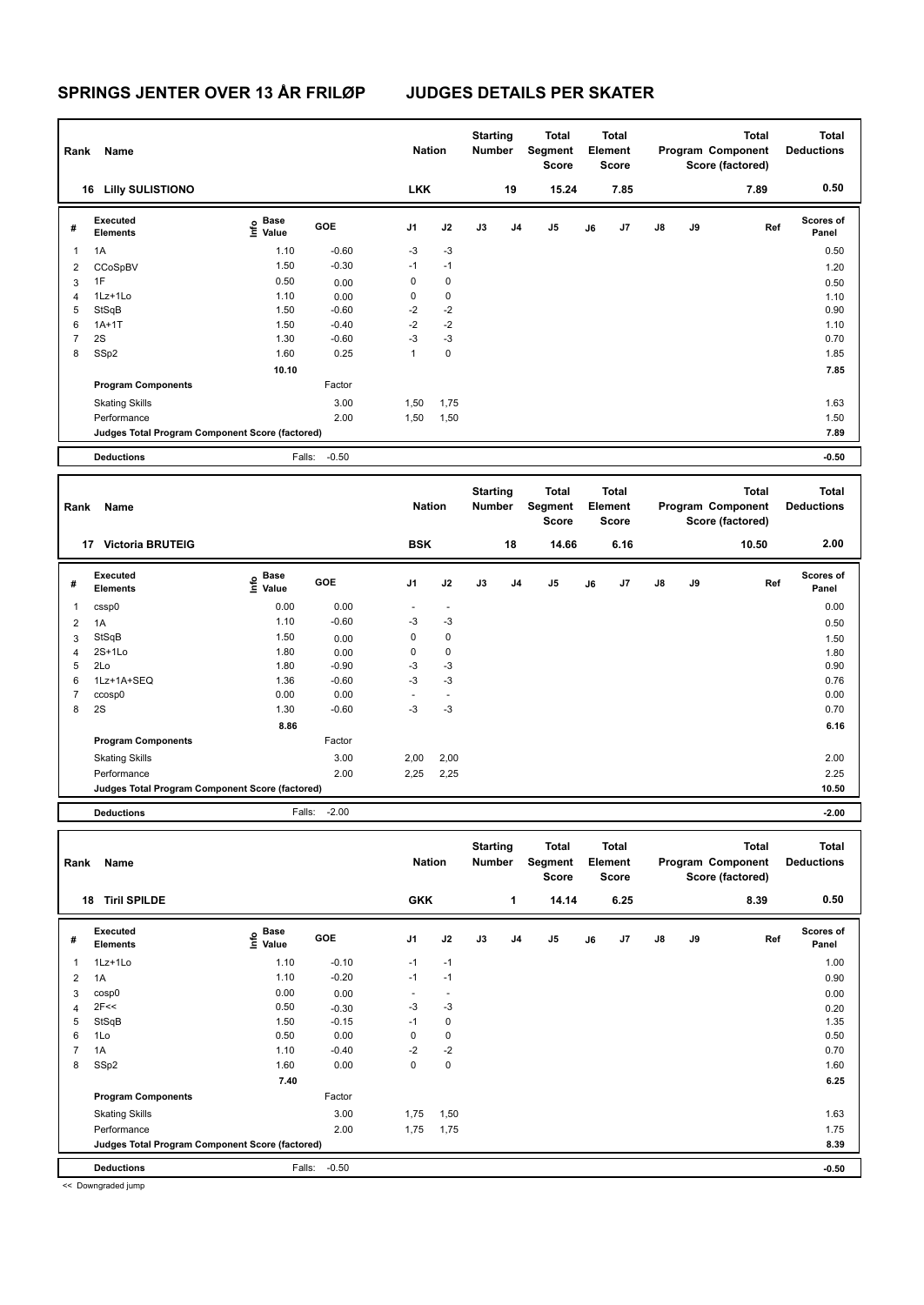| Rank           | Name                                            |                                             |         | <b>Nation</b> |                | <b>Starting</b><br><b>Number</b> |                | <b>Total</b><br>Segment<br><b>Score</b> |    | <b>Total</b><br>Element<br><b>Score</b> |               |    | <b>Total</b><br>Program Component<br>Score (factored) | <b>Total</b><br><b>Deductions</b> |
|----------------|-------------------------------------------------|---------------------------------------------|---------|---------------|----------------|----------------------------------|----------------|-----------------------------------------|----|-----------------------------------------|---------------|----|-------------------------------------------------------|-----------------------------------|
| 19             | <b>Carly Camilla NILSEN</b>                     |                                             |         | OI            |                |                                  | 4              | 13.65                                   |    | 7.25                                    |               |    | 6.90                                                  | 0.50                              |
| #              | <b>Executed</b><br><b>Elements</b>              | <b>Base</b><br>e <sup>Base</sup><br>⊆ Value | GOE     | J1            | J2             | J3                               | J <sub>4</sub> | J <sub>5</sub>                          | J6 | J <sub>7</sub>                          | $\mathsf{J}8$ | J9 | Ref                                                   | <b>Scores of</b><br>Panel         |
| 1              | CSpB                                            | 1.10                                        | $-0.45$ | $-1$          | $-2$           |                                  |                |                                         |    |                                         |               |    |                                                       | 0.65                              |
| 2              | StSqB                                           | 1.50                                        | $-0.45$ | $-2$          | $-1$           |                                  |                |                                         |    |                                         |               |    |                                                       | 1.05                              |
| 3              | $1A+1Lo$                                        | 1.60                                        | 0.00    | 0             | 0              |                                  |                |                                         |    |                                         |               |    |                                                       | 1.60                              |
| 4              | 2S                                              | 1.30                                        | $-0.60$ | $-3$          | $-3$           |                                  |                |                                         |    |                                         |               |    |                                                       | 0.70                              |
| 5              | $1Lz+1T$                                        | 1.00                                        | $-0.05$ | $-1$          | 0              |                                  |                |                                         |    |                                         |               |    |                                                       | 0.95                              |
| 6              | ccosp0                                          | 0.00                                        | 0.00    | ٠             | $\overline{a}$ |                                  |                |                                         |    |                                         |               |    |                                                       | 0.00                              |
| $\overline{7}$ | 2S                                              | 1.30                                        | $-0.10$ | $-1$          | 0              |                                  |                |                                         |    |                                         |               |    |                                                       | 1.20                              |
| 8              | 1A                                              | 1.10                                        | 0.00    | 0             | 0              |                                  |                |                                         |    |                                         |               |    |                                                       | 1.10                              |
|                |                                                 | 8.90                                        |         |               |                |                                  |                |                                         |    |                                         |               |    |                                                       | 7.25                              |
|                | <b>Program Components</b>                       |                                             | Factor  |               |                |                                  |                |                                         |    |                                         |               |    |                                                       |                                   |
|                | <b>Skating Skills</b>                           |                                             | 3.00    | 1,50          | 1,25           |                                  |                |                                         |    |                                         |               |    |                                                       | 1.38                              |
|                | Performance                                     |                                             | 2.00    | 1,75          | 1,00           |                                  |                |                                         |    |                                         |               |    |                                                       | 1.38                              |
|                | Judges Total Program Component Score (factored) |                                             |         |               |                |                                  |                |                                         |    |                                         |               |    |                                                       | 6.90                              |
|                | <b>Deductions</b>                               | Falls:                                      | $-0.50$ |               |                |                                  |                |                                         |    |                                         |               |    |                                                       | $-0.50$                           |
| Rank           | Name                                            |                                             |         | <b>Nation</b> |                | <b>Starting</b><br><b>Number</b> |                | <b>Total</b><br>Segment<br><b>Score</b> |    | <b>Total</b><br>Element<br><b>Score</b> |               |    | Total<br>Program Component<br>Score (factored)        | <b>Total</b><br><b>Deductions</b> |

|                | <b>Sina REINER-HOLM</b><br>20                   |                                         |         | <b>GKK</b>     |                          |    | 9              | 11.50 |    | 4.00 |               |    | 7.50 | 0.00               |
|----------------|-------------------------------------------------|-----------------------------------------|---------|----------------|--------------------------|----|----------------|-------|----|------|---------------|----|------|--------------------|
| #              | Executed<br>Elements                            | $\mathsf{E}$ Base<br>$\mathsf{E}$ Value | GOE     | J <sub>1</sub> | J2                       | J3 | J <sub>4</sub> | J5    | J6 | J7   | $\mathsf{J}8$ | J9 | Ref  | Scores of<br>Panel |
| $\mathbf{1}$   | 1A<<                                            | 0.00                                    | 0.00    |                |                          |    |                |       |    |      |               |    |      | 0.00               |
| $\overline{2}$ | ssp0                                            | 0.00                                    | 0.00    |                | ٠                        |    |                |       |    |      |               |    |      | 0.00               |
| 3              | 1Lz                                             | 0.60                                    | 0.00    | 0              | 0                        |    |                |       |    |      |               |    |      | 0.60               |
| 4              | $1Lz+1Lo$                                       | 1.10                                    | $-0.05$ | $-1$           | 0                        |    |                |       |    |      |               |    |      | 1.05               |
| 5              | $1F+1Lo$                                        | 1.00                                    | 0.00    | 0              | $\mathbf 0$              |    |                |       |    |      |               |    |      | 1.00               |
| 6              | cosp0                                           | 0.00                                    | 0.00    | ٠              | $\overline{\phantom{a}}$ |    |                |       |    |      |               |    |      | 0.00               |
| $\overline{7}$ | 1F                                              | 0.50                                    | $-0.05$ | $-1$           | $\mathbf 0$              |    |                |       |    |      |               |    |      | 0.45               |
| 8              | StSqB                                           | 1.50                                    | $-0.60$ | $-2$           | $-2$                     |    |                |       |    |      |               |    |      | 0.90               |
|                |                                                 | 4.70                                    |         |                |                          |    |                |       |    |      |               |    |      | 4.00               |
|                | <b>Program Components</b>                       |                                         | Factor  |                |                          |    |                |       |    |      |               |    |      |                    |
|                | <b>Skating Skills</b>                           |                                         | 3.00    | 1,50           | 1,50                     |    |                |       |    |      |               |    |      | 1.50               |
|                | Performance                                     |                                         | 2.00    | 1,75           | 1,25                     |    |                |       |    |      |               |    |      | 1.50               |
|                | Judges Total Program Component Score (factored) |                                         |         |                |                          |    |                |       |    |      |               |    |      | 7.50               |
|                | <b>Deductions</b>                               |                                         |         |                |                          |    |                |       |    |      |               |    |      | 0.00               |

<< Downgraded jump

| Rank           | Name                                            |                           |         | <b>Nation</b>  |                          | <b>Starting</b><br><b>Number</b> |                | Total<br>Segment<br><b>Score</b> |    | <b>Total</b><br>Element<br><b>Score</b> |               |    | <b>Total</b><br>Program Component<br>Score (factored) | Total<br><b>Deductions</b> |
|----------------|-------------------------------------------------|---------------------------|---------|----------------|--------------------------|----------------------------------|----------------|----------------------------------|----|-----------------------------------------|---------------|----|-------------------------------------------------------|----------------------------|
| 21             | <b>Kine MORKEN PEDERSEN</b>                     |                           |         | <b>HIL</b>     |                          |                                  | 12             | 11.10                            |    | 4.60                                    |               |    | 7.00                                                  | 0.50                       |
| #              | Executed<br><b>Elements</b>                     | Base<br>e Base<br>⊆ Value | GOE     | J <sub>1</sub> | J2                       | J3                               | J <sub>4</sub> | J <sub>5</sub>                   | J6 | J7                                      | $\mathsf{J}8$ | J9 | Ref                                                   | Scores of<br>Panel         |
| 1              | CCoSpBV                                         | 1.50                      | $-0.60$ | $-2$           | $-2$                     |                                  |                |                                  |    |                                         |               |    |                                                       | 0.90                       |
| 2              | $1A+1T$                                         | 1.50                      | $-0.10$ | $-1$           | $\mathbf 0$              |                                  |                |                                  |    |                                         |               |    |                                                       | 1.40                       |
| 3              | 2T                                              | 1.30                      | $-0.60$ | $-3$           | $-3$                     |                                  |                |                                  |    |                                         |               |    |                                                       | 0.70                       |
| 4              | stsq0                                           | 0.00                      | 0.00    | ٠              | $\overline{\phantom{a}}$ |                                  |                |                                  |    |                                         |               |    |                                                       | 0.00                       |
| 5              | SSpB                                            | 1.10                      | $-0.15$ | $-1$           | $\mathbf 0$              |                                  |                |                                  |    |                                         |               |    |                                                       | 0.95                       |
| 6              | 1F                                              | 0.50                      | $-0.05$ | $-1$           | $\mathbf 0$              |                                  |                |                                  |    |                                         |               |    |                                                       | 0.45                       |
| $\overline{7}$ | 2Lo<<                                           | 0.50                      | $-0.30$ | $-3$           | $-3$                     |                                  |                |                                  |    |                                         |               |    |                                                       | 0.20                       |
|                |                                                 | 6.40                      |         |                |                          |                                  |                |                                  |    |                                         |               |    |                                                       | 4.60                       |
|                | <b>Program Components</b>                       |                           | Factor  |                |                          |                                  |                |                                  |    |                                         |               |    |                                                       |                            |
|                | <b>Skating Skills</b>                           |                           | 3.00    | 1,50           | 1,50                     |                                  |                |                                  |    |                                         |               |    |                                                       | 1.50                       |
|                | Performance                                     |                           | 2.00    | 1,25           | 1,25                     |                                  |                |                                  |    |                                         |               |    |                                                       | 1.25                       |
|                | Judges Total Program Component Score (factored) |                           |         |                |                          |                                  |                |                                  |    |                                         |               |    |                                                       | 7.00                       |
|                | <b>Deductions</b>                               | Falls:                    | $-0.50$ |                |                          |                                  |                |                                  |    |                                         |               |    |                                                       | $-0.50$                    |

<< Downgraded jump